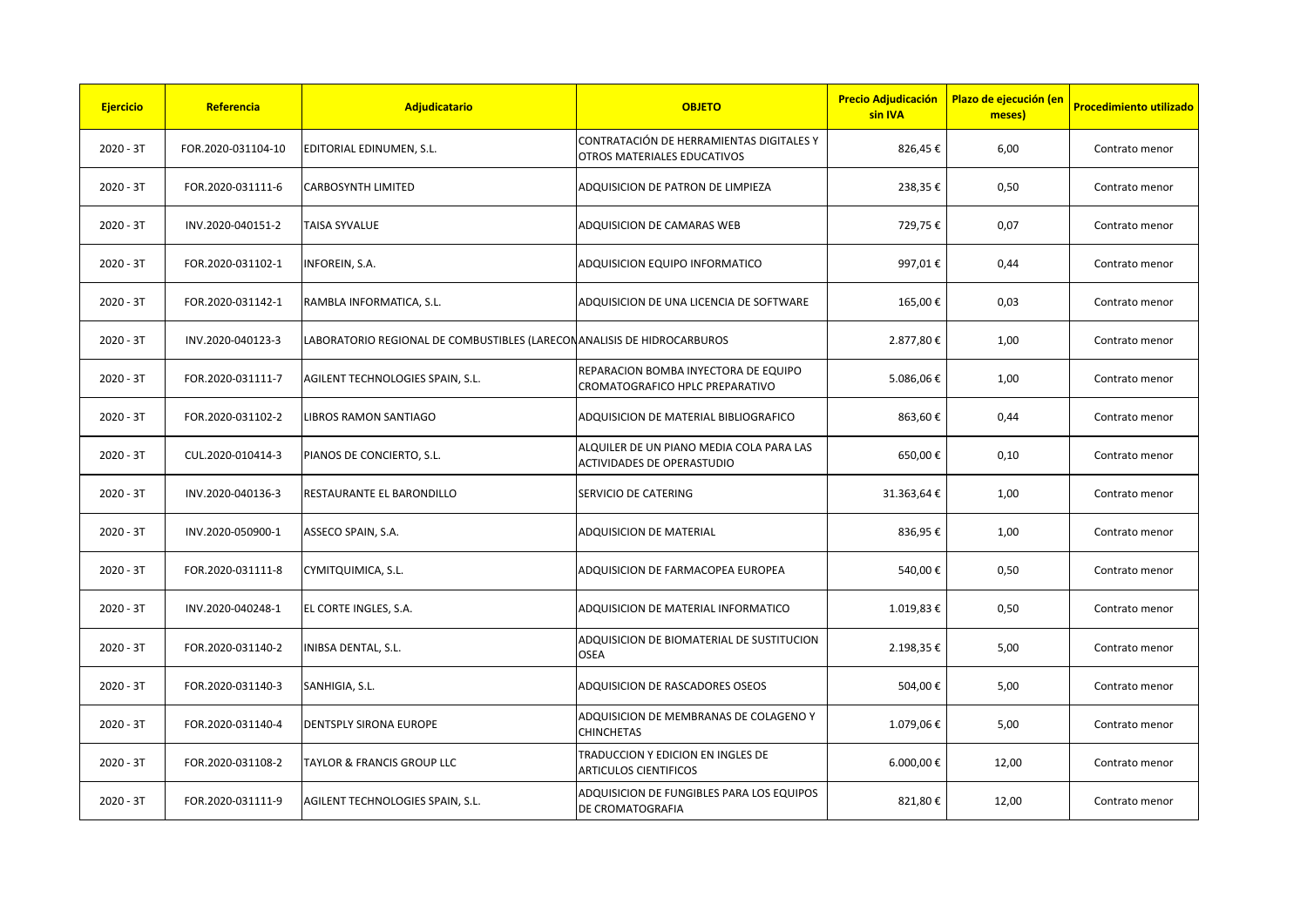| $2020 - 3T$ | FOR.2020-031119-1  | COMPUBLI FOTOGRAFIA, S.L.                                                                | ELABORACION WEB CURSO DE<br>PERFECCIONAMIENTO EN ADMINISTRACION DE<br><b>FINCAS</b> | 1.517,00 € | 1,00 | Contrato menor |
|-------------|--------------------|------------------------------------------------------------------------------------------|-------------------------------------------------------------------------------------|------------|------|----------------|
| $2020 - 3T$ | INV.2020-040136-4  | SUFEIN, S.L.                                                                             | ADQUISICION DE MATERIAL DE FERRETERIA                                               | 2.021,78€  | 0,22 | Contrato menor |
| $2020 - 3T$ | INV.2020-040136-5  | MATERIALES DE CONTRUCCION (FELIX A. SOSA FONSEC ADQUISICION DE VELO GEOTEXTIL            |                                                                                     | 309,45€    | 0,10 | Contrato menor |
| 2020 - 3T   | INV.2020-040136-6  | C.T.S. ESPAÑA. PRODUCTOS Y EQUIPOS PARA LA RESTA ADQUISICION DE MATERIAL DE RESTAURACION |                                                                                     | 494,75€    | 0,07 | Contrato menor |
| $2020 - 3T$ | INV.2020-040251-1  | AMAZON EU S.a.r.l. Sucursal España                                                       | ADQUISICION DE MATERIAL                                                             | 206,60€    | 0,03 | Contrato menor |
| $2020 - 3T$ | INV.2020-040173-3  | MEDIA MARKT, S.A                                                                         | AQUISICION TERMINAL MOVIL ANDROID Y<br><b>ACCESORIOS</b>                            | 243,78€    | 0,03 | Contrato menor |
| $2020 - 3T$ | INV.2020-040502-1  | EL CORTE INGLES, S.A.                                                                    | ADQUISICION DE UN ORDENADOR PORTATIL                                                | 2.643,80€  | 0,22 | Contrato menor |
| $2020 - 3T$ | INV.2020-040136-7  | CABISUAR, S.A.                                                                           | TRASLADO, COLOCACION Y MANTENIMIENTO DE<br>CASETA Y SANITARIOS PORTATILES           | 993,15€    | 0,03 | Contrato menor |
| $2020 - 3T$ | INV.2020-040508-1  | MICROFUSA, S.L.                                                                          | ADQUISICION DE MATERIAL ELECTRONICO                                                 | 2.636,45€  | 0,22 | Contrato menor |
| $2020 - 3T$ | FOR.2020-031111-10 | APLICACIONES CROMATOGRAFICAS, S.L.                                                       | ADQUISICION DE COLUMNA CROMATOGRAFIA                                                | 715,04€    | 1,00 | Contrato menor |
| 2020 - 3T   | INV.2020-040508-2  | DIGITAL AUDIMAGEN BQ, S.L - MADRIDHIFI                                                   | ADQUISICION DE MATERIAL ELECTRONICO                                                 | 5.033,14 € | 0,22 | Contrato menor |
| $2020 - 3T$ | FOR.2020-060105-3  | <b>IMAGINA REGALOS S.L.</b>                                                              | ADQUISICION MATERIAL PROMOCIONAL                                                    | 540,00€    | 0,22 | Contrato menor |
| $2020 - 3T$ | FOR.2020-060105-4  | PULSERAS ID, S.L.                                                                        | ADQUISICION MATERIAL PROMOCIONAL                                                    | 120,70€    | 0,22 | Contrato menor |
| $2020 - 3T$ | INV.2020-040138-6  | COMPOLASER, S.L.                                                                         | ADQUISICION DE MATERIAL                                                             | 1.648,81€  | 0,22 | Contrato menor |
| $2020 - 3T$ | INV.2020-040123-4  | APLICACIONES CROMATOGRAFICAS, S.L.                                                       | MATERIAL FUNGIBLE PARA ANALISIS DE<br><b>BIOPRODUCTOS</b>                           | 500,65€    | 0,50 | Contrato menor |
| $2020 - 3T$ | INV.2020-040123-5  | INGENIERIA ANALITICA, S.L.                                                               | CALIBRACION Y PUESTA A PUNTO DEL MICRO<br>GASCROMATOGRÁFO                           | 2.500,00€  | 0,22 | Contrato menor |
| $2020 - 3T$ | INV.2020-040251-2  | AMAZON EU S.a.r.l. Sucursal España                                                       | ADQUISICION DE MATERIAL                                                             | 165,28€    | 0,03 | Contrato menor |
| $2020 - 3T$ | SC.2020-010100-4   | STAPLES PRODUCTOS DE OFICINA (KALAMAZOO)                                                 | ADQUISICION DE MOBILIARIO DE OFICINA                                                | 872,00€    | 0,07 | Contrato menor |
| $2020 - 3T$ | INV.2020-040138-7  | DICLISA. DISTRIBUCIONES CLINICAS, S.A.                                                   | ADQUISICION DE MATERIAL                                                             | 213,30€    | 0,07 | Contrato menor |